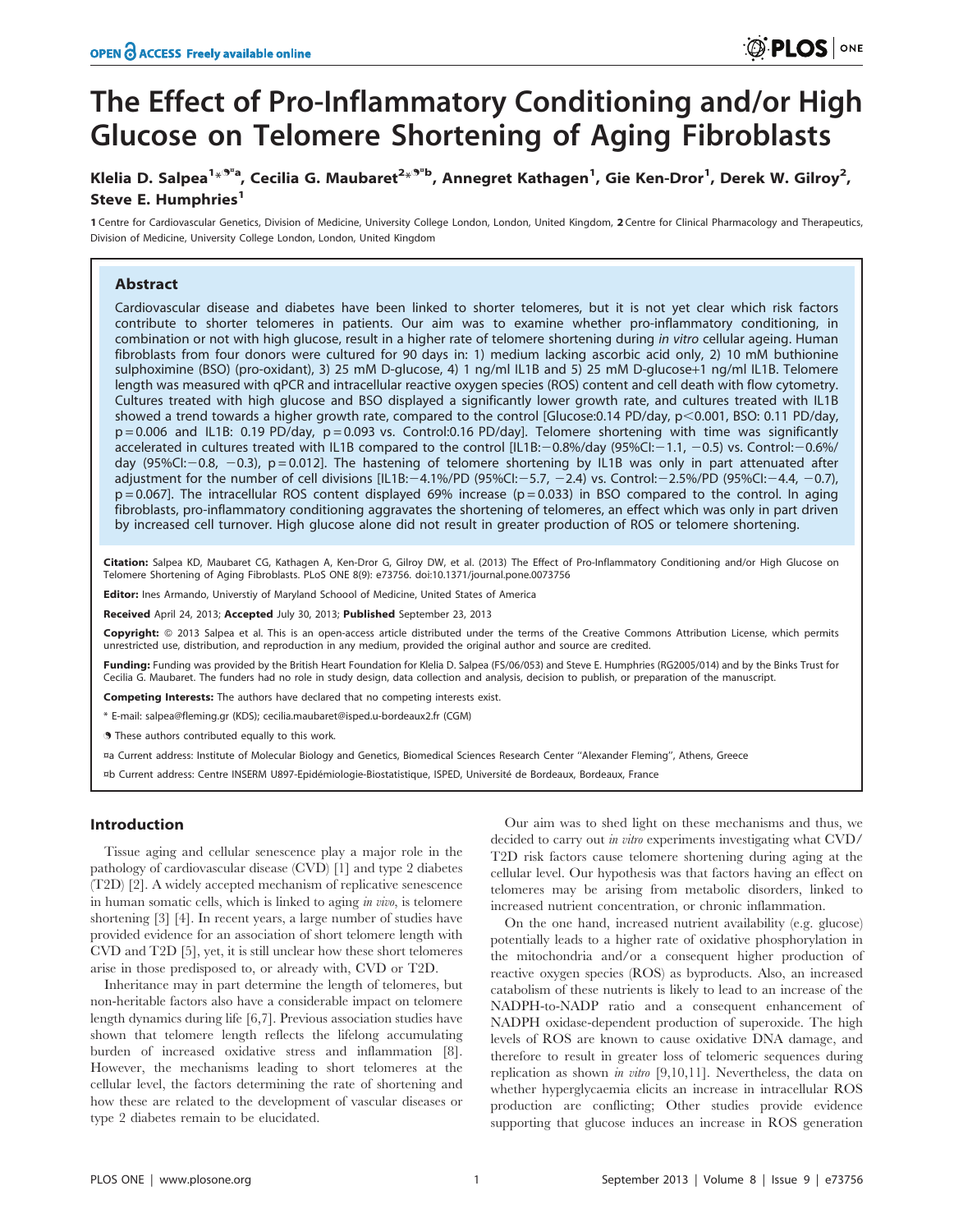[12,13,14], while other studies argue that this phenomenon occurs under all circumstances [15,16].

On the other hand, pro-inflammatory cytokines may lead to a higher rate of telomeric loss through the stimulation of a sustained cell turnover. Inflammatory cytokines, such as interleukin 1 beta (IL1B), have a key regulatory role in the atherosclerotic process [17] and are also implicated in the failure of  $\beta$ -cells during diabetes development [18].

Therefore, the present study sought to examine whether high concentration of a basic mitochondrial substrate, such as glucose, or pro-inflammatory conditioning with IL1B, cause greater telomere erosion in a well described in vitro model of cellular ageing (i.e. telomerase is not expressed), the human skin fibroblast [19]. More specifically, our purpose was to examine the effect of each of the above stress stimuli separately and in combination, since the co-existence of an inflammatory state with high glucose levels is the most common situation in patients with or predisposed to CVD and T2D. The investigation of this treatment combination was also interesting due to the study of Busik et al. [16], which showed in endothelial cell cultures that high glucose alone may not result in augmentation of ROS production, whereas the proinflammatory cytokine IL1B may trigger higher glucose consumption by the respiratory chain, and thus to an enhancement of ROS production.

For the *in vitro* modelling of oxidative stress, an inhibitor of  $\gamma$ glutamyl cysteine synthase, buthionine sulphoximine (BSO), was employed  $[20]$ ;  $\gamma$ -glutamyl cysteine synthase is a key enzyme of the glutathione redox-cycle, which is part of the intracellular machinery for peroxide detoxification [21]. The number of copies of mitochondrial DNA per cell was investigated in parallel, since it has been suggested to increase with oxidative stress [22] and respiratory-function decline during aging [23].

# Materials and Methods

#### 1. Cell culture

1.1. Materials. Normal Human Dermal Fibroblasts (NHDF) from juvenile foreskin, fibroblast growth medium lacking ascorbic acid (FGM –AA) and fibroblast detach kit were purchased from PromoCell GmbH (Heidelberg, Germany). L-buthionine-[S, R] sulphoximine (BSO) and L-glucose were from Sigma-Aldrich (Steinheim, Germany). IL1B was purchased from Peprotech (London, UK) and D-glucose from Peprotech (London, UK).

1.2. Cell cultures. NHDFs were cultured in FGM –AA in a humidified incubator with an atmosphere of 5%  $CO<sub>2</sub>$  at 37°C. The growth medium was especially made without ascorbic acid, in order to exclude the antioxidant effect of ascorbic acid on the prooxidant effect of the treatments applied subsequently in the present experiment. First passage cryopreserved NHDF from four genetically distinct donors were expanded for 13 days (up to passage 4). The four donors were 3, 14, 2 and 2 years old respectively. From each donor's cell culture at passage 4 five independent cultures were initiated and serially passaged for 90 days under five different treatments i.e. 20 independent cultures (four donors x five treatments). The five different treatments were: 1) FGM –AA only (control). 2) FGM –AA +10 µM BSO (pro-oxidant treatment). As shown in the study of Kurz et al. [20] a regular treatment with 10  $\mu$ M BSO is adequate to induce intracellular oxidative stress but has no cytotoxic effect. 3) FGM –AA +25 mM D-glucose (high glucose treatment). We chose to apply the highest concentration of D-glucose among those used in the literature in order to ensure that the lack of an effect on ROS production would not be due to insufficient glucose concentration [12,13,14]. 4) FGM –AA +1 ng/ml IL1B (proinflammatory conditioning). The dose of IL1B was selected based on the data provided by the study of Busik et al. [12,13,14]. 5) FGM –AA +25 mM D-glucose +1 ng/ml IL1B (combination). In addition an extra culture from each donor was grown separately in FGM –AA containing 25 mM L-glucose in order to control for any osmotic effect caused to cells by the high glucose concentration in medium. The medium containing each treatment was changed every three days. In every passage, 600,000 cells were seeded into the new flask  $(175 \text{ cm}^2)$  i.e. the cell seeding density each time was  $\sim 3,500$  cells/cm<sup>2</sup>, which is within the recommended range of seeding density for NHDF. The number of population doubling (PD) was calculated using the formula  $PD =$ [ $\ln$  (number of cells harvested) –  $\ln$  (number of cells seeded)]/ $\ln 2$ and the cumulative PD (CPD) by progressively adding the PD in each passage.

## 2. Telomere length measurement

At each passage a sample of the cells harvested from each of the 20 cultures (four donors x five treatments) was used for total DNA extraction with the PUREGENE DNA kit (Qiagen, West Sussex, UK). The extracted DNA samples were frozen at  $-20^{\circ}$ C until measurement, without repeated freeze–thawing cycles. Mean telomere length was measured in these DNA samples using a validated quantitative PCR-based method as previously described [24]. We chose to measure mean telomere length in cell cultures generated from all the four available donors (four biological replicates) in order to acquire a large number of measurements for the statistical analysis of mean telomere length change over time. Briefly, the relative telomere length was calculated as the ratio of telomere repeats to single-copy gene (SCG) copies (T/S ratio). The SCG used was the genomic acidic ribosomal phosphoprotein PO (36B4 or RLP0). For each sample the quantity of telomere repeats and the quantity of SCG copies were determined in comparison to a reference sample in a telomere and a SCG quantitative PCR, respectively. The specificity of all PCRs was determined by melting curve analysis and the relative concentration of the PCR products was calculated using the comparative quantification analysis (Rotor-Gene 6000 software, Corbett Research Ltd, Cambridge, UK). All PCRs were performed on the Rotor-Gene 6000 (Corbett Research Ltd, Cambridge UK) in duplicates. The inter-assay coefficient of variation in repeated measurements was 5.6%.

# 3. Mitochondrial DNA (mtDNA) copy number measurement

The DNA samples extracted as described above from each of the 20 cultures (four donors x five treatments) at each passage were also used for the estimation of the copy number of mtDNA per nucleus, which is representative of the mitochondria number per cell. Again, we chose to measure mtDNA copy number in cell cultures generated from all the four available donors (four biological replicates) in order to acquire a large number of measurements for the statistical analysis of mtDNA copy number change over time. For this purpose a quantitative PCR-based method was used [25]. The relative number of mtDNA copies per genomic DNA copies (M/G ratio) was calculated as the ratio of the mitochondrial subunit 1 (MTND1) gene copies to the genomic RLP0 gene copies. These genes are single copy genes for the mtDNA and the genomic DNA respectively. The number of mtDNA copies and genomic DNA copies in each sample was determined in comparison to a reference sample in a MTND1 and a RLP0 quantitative PCR, respectively. All PCRs were performed on the Rotor-Gene 6000 (Corbett Research Ltd, Cambridge UK). The relative concentrations of PCR products were estimated using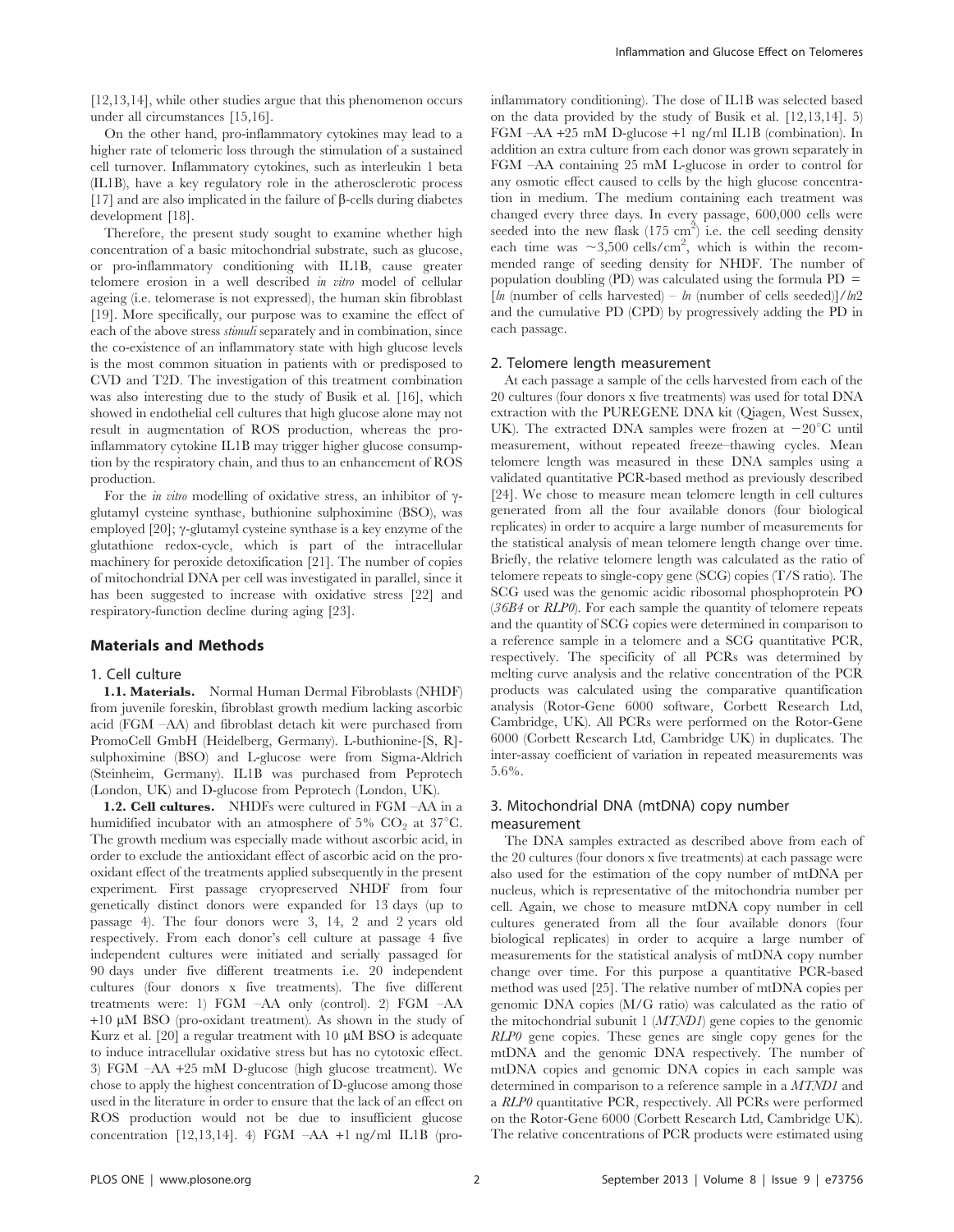the comparative quantification analysis (Rotor-Gene 6000 software, Corbett Research Ltd, Cambridge, UK). The second derivative of the amplification curve was considered in order to identify the peak of the exponential amplification and determine the Take-Off of the reaction. The Take-Off was estimated by finding the first point to be 80% below the peak level. Based on the Take-Off point and the amplification, the software calculated the relative quantity of MTND1 and RLP0 copies in each sample compared to the reference sample. The same reference DNA was used in all runs to allow comparison of the results in different runs. The MTND1 and the RLP0 PCRs for each sample were performed in duplicate in the same run in order to increase accuracy. The specificity of all amplifications was determined by melting curve analysis.

The primers, used for the MTND1 amplification, were: forward: 5'-TGGGTACAATGAGGAGTAGG-3', reverse: 5'-GGAG-TAATCCAGGTCGGT-3' at a 215 nM concentration and for the RLP0 these were: forward: 5'-CCCTAAAACCCGCCA-CATCT-3', reverse: 5'-GAGCGATGGTGAGAGCTAAGGT- $3'$  at a  $300/500$  nM (forward/reverse) concentration. For both PCRs the cycling profile was  $95^{\circ}$ C incubation for 10 min, followed by 34 cycles of  $95^{\circ}$ C for 15 sec and  $58^{\circ}$ C for 60 sec and the final reaction consisted of  $1xqPCR$  mix  $(2 \times SensiMix$  NoRef DNA kit, Quantace, London, UK), 30 ng of template and the respective primer concentrations at a 25 µl total volume.

A dilution series  $(1.25 \text{ ng/}\mu$ l –80 ng/ $\mu$ l, two-fold dilution, seven points) was run after optimization for both the MTND1 and RLP0 PCRs. For both assays, linearity ( $\mathbb{R}^2$ >0.99) over this range of input DNA and 100% efficiency was observed (Figure S1 panels A and B).

In order to test the reproducibility of the method, 16 randomly chosen samples were run in duplicates on two consecutive days. There was a significant linearity between the measurements obtained on the two different days in linear regression analysis  $(R^2=0.52, p=0.002,$  Figure S1 panel C). Moreover, the reproducibility was also assessed with Spearman's non-parametric test of pair-wise correlation that looks at the ranking of each sample. The correlation of the mtDNA copy number ranking as measured on the two different days was significant (Spearman rho coefficient  $= 0.69$ ,  $p = 0.003$ ). The coefficient of inter-assay variation in repeated measurements was 7.4%.

#### 4. Estimation of cell death

Annexin-V-FLUOS Staining Kit (Roche Diagnostics GmbH, Penzberg, Germany) was employed for the quantification of dying and dead cells. The percentage of dying and dead cells was evaluated in NHDF cultures under each of the five treatments (as described above) generated from two randomly selected donors after a period of seven days. The cells detached by trypsinisation were washed with PBS, collected by centrifugation, resuspended in Annexin-V-FLUOS (which binds to the phosphatidylserine exposed upon the outer leaflet of the cell membrane of dying cells) and/or propidium iodide (PI) (which binds to the exposed DNA of dead cells) labeling solution and incubated for 15 min at  $15-25^{\circ}$ C. The samples were then analysed on a FACSCalibur (Becton-Dickinson) flow cytometer using 488 nm excitation with a 530 nm filter for fluorescein detection and a 585 nm filter for PI detection. Electronic compensation of the instrument was performed before each measurement. Data were acquired and analysed with the Cellquest Pro software (Becton Dickinson Biosciences, Oxford, UK). A representative graph is shown in panel A of Figure S2. A second independent measurement in each of the ten cultures (two donors x five treatments) was performed in order to verify our observations.

#### 5. Measurement of intracellular ROS content

The ROS detection reagent  $2'$ ,  $7'$ -dichlorodihydrofluorescein diacetate (H2DCF-DA) was purchased from Molecular Probes (Invitrogen, Oregon, USA). H<sub>2</sub>DCF-DA is widely used cellpermeate indicator for a large range of reactive oxygen species (e.g. hydrogen peroxide, peroxyl radical and peroxynitrite anion) [26]. The  $H<sub>2</sub>DCF-DA$  indicator was reconstituted in 100% ethanol shortly before performing the measurement. The intracellular ROS was evaluated in NHDF cultures under each of the five treatments (as described above) generated from two randomly selected donors after a period of seven days. The cells detached by trypsinisation were washed with PBS, collected by centrifugation, resuspended in PBS buffer containing  $H_2DCF-DA$  at a 10  $\mu$ M concentration and incubated for 10 min at  $15-25^{\circ}$ C. Then the buffer was removed and cells were returned in pre-warmed PBS. The 5-(and-6)-carboxy-2',7'-dichlorodihydrofluorescein diacetate (carboxy-DCFDA) (from Molecular Probes, Invitrogen, Oregon, USA) was used as a positive control. The samples were then analysed on a flow cytometer using 488 nm excitation and a 530 nm filter for fluorescein detection. Data were acquired and analysed with the Cellquest Pro software (Becton Dickinson). Dying and dead cells, as detected with Annexin-V/PI staining, were excluded from the estimation of ROS content. A representative graph of the quantification of the ROS content in viable cells is shown in in panel B of Figure S2. A second independent measurement in each of the ten cultures (two donors  $\times$  five treatments) was performed in order to verify our observations.

#### 6. Gene expression assays

Total RNA was extracted using the RNeasy Mini kit (Qiagen, West Sussex, UK) from cells harvested from each of the 20 cultures (four donors  $\times$  five treatments) at three time points; before any treatment was initiated, after six days and after 45 days of treatment. Cell cultures generated from all the four available donors were included in these assays in order to acquire an adequate number of biological replicates for the estimation of gene expression changes in three different time points. RNA quantity and purity was assessed using the nanodrop spectrophotometer ND-8000 (Labtech, East Sussex, UK). cDNA was synthesised using the Superscript III Reverse Transcriptase (Invitrogen, Paisley, UK) according to the manufacturer's protocol. Briefly, 100 ng of RNA were incubated with random primers and 10 mM dNTP for 5 min at  $65^{\circ}$ C. Dithiothreitol (DTT) and reverse transcriptase were then added and incubated for 1 h. The level of expression of the telomere reverse transcriptase (TERT) and the mitochondrial transcription factor A (TFAM) genes were estimated using TaqMan technology. The probes used were: TERT (Hs01082775\_m1), TFAM (Hs00162669\_m1) and for the housekeeping genes: ubiquitin C (UBC) (Hs00824723\_m1), beta actin (ACTB) (Hs99999903\_m1) and glyceraldehydes-3-phosphate dehydrogenase (GAPDH) (Hs99999905\_m1) (Applied Biosystems, Cheshire, UK). The qPCR reactions were performed on the ABI prism 7900HT sequences detection system (Applied Biosystems, Cheshire, UK), in triplicate, and the results were analysed with the S.D.S.2.1 Applied Biosystems software for relative quantification. The BestKeeper software [27] was used to test the suitability of the three housekeeping genes. The relative expression ratio of target genes and the corresponding p values were estimated, after standardisation with the three house-keeping, using the REST software as previously described [28].

#### 7. Statistical analysis

Statistical analysis was performed with SPSS statistical software (version 17.0 for Windows). Telomere length and mtDNA copy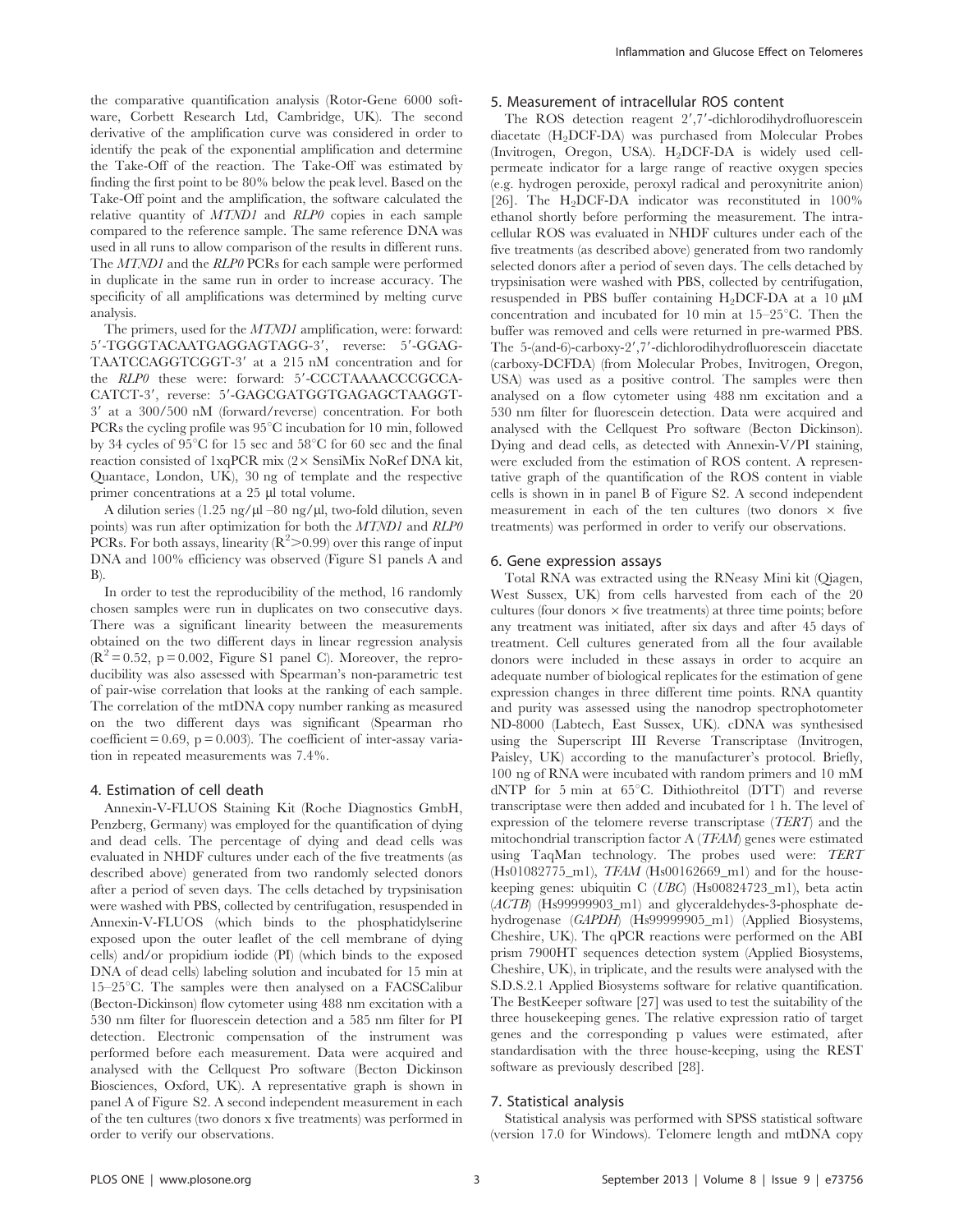number were log-transformed (natural log) to a normal distribution. The differences in CPD, telomere length and mtDNA copy number among the cultures generated from the four different donors were tested with univariate analysis of variance using the pooled data and adjusting for treatment. The data from the four independent experiments, generated from the four donors, were analysed pooled after adjusting for donor as well as on a per donor basis. The association of the days of treatment with telomere length and mtDNA copy number as well as the association of CPD with telomere length and mtDNA copy number were evaluated using partial correlation coefficients controlling for donor. To assess the effect of each treatment on the telomere length change over time, we used a linear regression model with telomere length as the dependent variable and the days of treatment, the donors and the different treatments as the independent variables. The treatments were introduced in the model as dummy variables by leaving out of the model the dummy variable corresponding to the control. This was done in order to force the comparison of each treatment to the control, since this was our hypothesis. The same model with the CPD or the mtDNA as independent variables was used to test the effect of the treatments on the growth rate (i.e. the CPD change over time) or the change of the mtDNA copy number over time, respectively. In order to examine the effect on telomere length or the mtDNA copy number of each treatment compared to the control adjusting for the CPD, we used the respective linear regression models as described above, by replacing the days of treatment with the CPD in the list of independent variables. The p values from the comparison of each treatment with the control were obtained from the multivariable regression models described above. The percentages of change in telomere length and mtDNA per day or PD, as well as the PD per day presented, were obtained from separate analysis for each treatment regression model adjusted for donor. Regarding the comparisons between the percentages of dying and dead cells, as well as the intracellular ROS content of each treatment with the control, non parametric tests were used due to the small number of measurements. The Kruskal-Wallis test was used for comparisons among all treatments and the Mann-Whitney test for the comparison of each treatment with the control. The relevant data are presented as median with

inter-quartile range (IQR) of the measurements from different donors in each of the two independent experiments performed. Statistical significance was taken as  $p<0.05$ .

# Results

# 1. General characteristics of cultures

Fibroblasts were serially passaged for approximately 90 days. The general morphology of fibroblasts in cultures was that of elongated spindle-shaped cells having a branched cytoplasm, which is a normal morphology for skin fibroblasts. This normal morphology was retained in all cultures for the time course of 90 days. Also, no osmotic effect was observed in cultures treated with L-glucose compared to the control cultures. Figure S3 shows pictures of the fibroblast cultures, after 62 days of treatment in each of the experimental conditions, taken with a ''Zeiss Axioshop 2'' microscope.

# 2. Growth rate

The cultures generated from the four different donors displayed significantly different growth rate, as reflected by the number of cumulative population doublings  $(CPD)$  (p = 0.04) occurring during the course of the experiment. The rate of growth was also significantly different among cultures with different treatments  $(p = 0.001)$ , after adjusting for donor. A lower growth rate was observed in cultures treated with high glucose and BSO compared to the control [Glucose:  $0.14 \text{ PD/day}, p \leq 0.001$  and BSO: 0.11 PD/day,  $p = 0.006$  vs. Control: 0.16 PD/day], whereas, cultures treated with IL1B displayed a trend towards a higher cell turnover compared to the control [IL1B: 0.19 PD/day,  $p = 0.093$  vs. Control: 0.16 PD/day] (Table 1, Figure 1).

Similar results were observed when growth curves were plotted separately and the effect of the treatments was compared on a donor per donor basis, as shown in panel A of Figure S4. More specifically, the growth rate under IL1B treatment was significantly higher compared to control in two out of four donors (donor 1:  $p = 0.03$  and donor 4:  $p = 0.09$ ). BSO treatment caused a significantly lower growth rate compared to the control in three out of four donors (donor 1:  $p<0.001$ , donor 2:  $p<0.001$  and

Telomere Length mtDNA CPD %/day (95%CI) P %/CPD (95%CI) P %/day (95%CI) P %/CPD (95%CI) P CPD/day  $(95\%$ CI) P  $COMTRO1$   $-0.6$  $(-0.8, -0.3)$  $-2.5$  $(-4.4, -0.7)$  $0.1$  $(-0.1, 0.4)$ 1.5 (0.0, 3.1) 0.16 (0.14, 0.18)  $BSO$   $-0.2$  $(-0.6, 0.2)$  $0.112 -0.9$  $(-4, 2.2)$ 0.843 0.2  $(-0.2, 0.6)$ 0.047 2.3  $(-0.8, 5.6)$ 0.042 0.11 (0.09, 0.13) 0.006 GLUCOSE  $-0.4$  $(-0.7, 0.0)$  $0.685 -2.3$  $(-4.7, 0.0)$ 0.341 0.1  $(-0.4, 0.5)$ 0.436 0.1  $(-2.9, 2.8)$ 0.442 0.14 (0.13, 0.16)  $< 0.001$ **IL1B**  $-0.8$  $(-1.1, -0.5)$  $0.012 -4.1$  $(-5.7, -2.4)$ 0.067 0.1  $(-0.1, 0.3)$ 0.210 0.3  $(-0.7, 1.4)$ 0.461 0.19 (0.18, 0.2) 0.093 GLUCOSE  $+$ IL1B  $-0.8$  $(-1.2, -0.4)$  $0.156 -4.3$  $(-6.3, -2.4)$ 0.169 0.3 (0.0, 0.6) 0.136 1.2  $(-0.4, 2.9)$ 0.230 0.18 (0.17, 2.0) 0.926

Table 1. Percentage changes in mean telomere length and mtDNA copies per nucleus over the time of culture (days) or cell divisions occurred during the experiment (CPD).

%: percentage change, CPD: cumulative population doublings, mtDNA: mitochondrial DNA, IL1B: interleukin 1B, BSO: buthionine sulphoximine.

Percentage changes (%) in telomere length or mtDNA with days or CPD are obtained from separate regression models for each treatment adjusted for donor. CPD per days are also obtained from separate regression models for each treatment adjusted for donor.

P values for the percentage changes (%) over days or CPD are obtained from regression models including all treatments as dummy variables compared to the control, adjusting for donor.

doi:10.1371/journal.pone.0073756.t001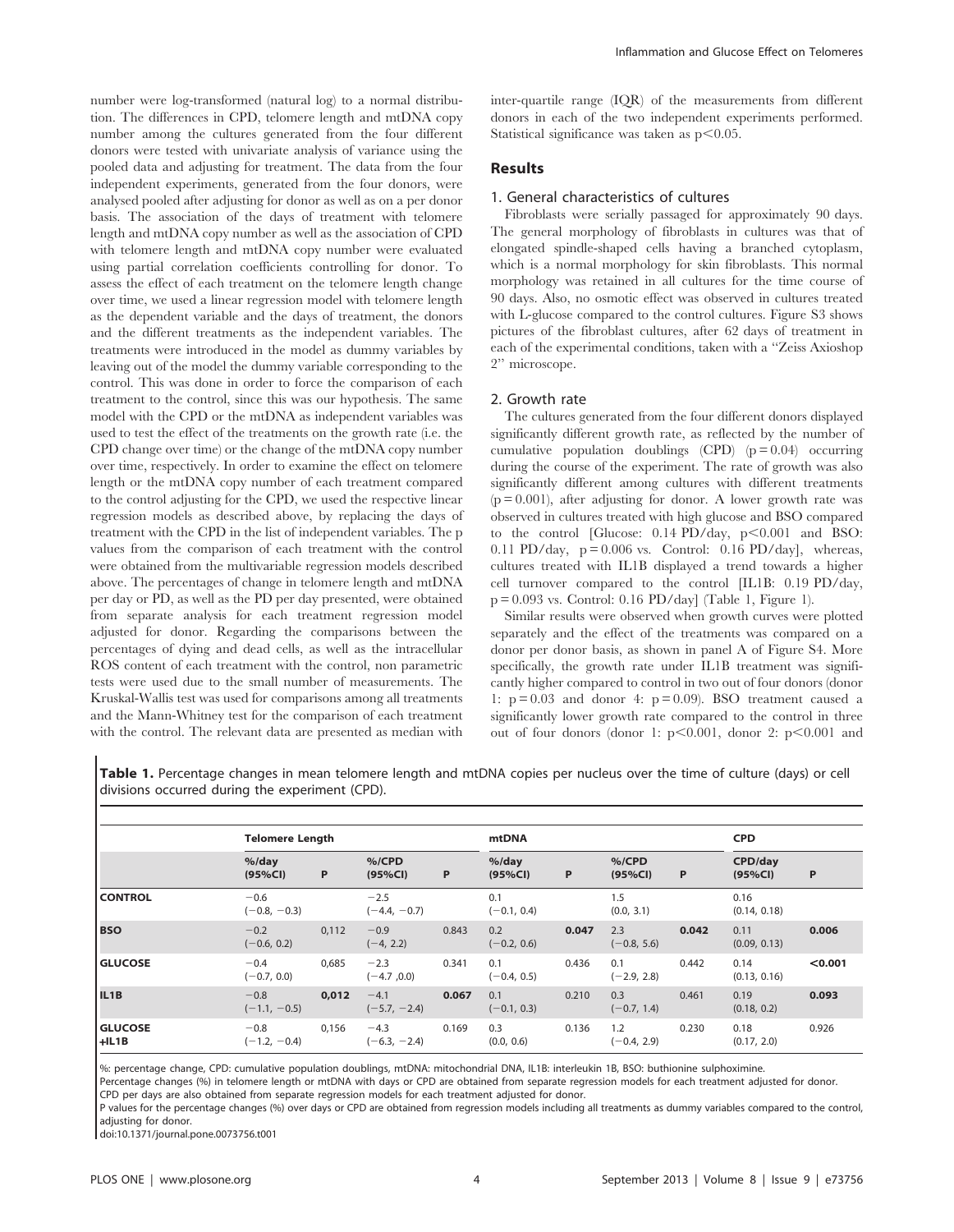

Figure 1. The cumulative population doublings (CPD) over the time of culture in each treatment (growth rate). doi:10.1371/journal.pone.0073756.g001

donor 3  $p = 0.03$  and high glucose in one out of four donors (donor 1:  $p = 0.05$ ).

Culture growth reached a plateau phase in all treatments and donors the latest between the 80th and the 90th day of culture (Figure 1A). However, as shown in panel A of Figure S4, the proliferative capacity was exhausted earlier in some cultures, such as the donor 3 culture under glucose treatment and the donor 4 culture under BSO treatment.

The growth rate observed over the time course of 90 days (control cultures: 0.16 PD/day) is relatively low. This can be attributed to the long term culture, since the growth rate got progressively lower with the serial passages and was minimized towards the end of the experiment. We observed that the rate of growth was higher at the beginning of the experiment and declined dramatically after  $\sim$  30 days of culture. It is important to note here that the cell seeding density was consistent in each passage  $(\sim 3,500 \text{ cells/cm}^2)$  and that the cultures were always passaged when a  $\sim$ 90% confluence was observed. Therefore, the decline in growth rate over the time course of the experiment is probably due to exhaustion of the proliferative capacity of the cells.

#### 3. Telomere length

As expected, mean telomere length displayed a strong negative correlation with the number of days of culture  $(r = -0.65,$  $p<0.001$ ) and the CPD ( $r = -0.59$ ,  $p<0.001$ ) when the data from all treatments were pooled. Mean telomere length differed significantly between the cell cultures from the four different donors ( $p = 0.008$ ). After adjusting for donor, the rate of telomere shortening over the time of treatment was significantly higher in cells treated with IL1B compared to the control  $[IL1B: -0.8\% /$ day (95%CI:  $-1.1, -0.5$ ) vs. Control:  $-0.6\%$ /day (95%CI:  $-0.8$ ,  $-0.3$ ), p = 0.012] (Table 1, Figure 2A). No significant differences were found with the other treatments compared to control.

The effect of the treatments on telomere length was also compared on a donor per donor basis, and the observed results were similar to the pooled data analysis. A significantly higher rate of telomere shortening was observed in cultures treated with IL1B in two out of the four donors (donor 1:  $p = 0.05$ , donor 3:  $p = 0.01$ ). Nevertheless, when the curves of telomere shortening are plotted separately for each donor, the cultures treated with IL1B displayed an accelerated telomere shortening in all donors (panel B of Figure S4). Also the combination of treatment with high glucose and IL1B caused a higher rate of telomere shortening compared to

the control in donors 1, 3 and 4, which reached the level of significance only in donor 1 ( $p = 0.06$ ).

In order to examine whether the effect of each treatment on telomere shortening was caused by their effect on cell turnover, we tested the differences in the decline of telomere length with each treatment, adjusting for CPD. The effect of IL1B on telomere shortening was attenuated only to some extent and retained its trend [IL1B:  $-4.1\% / PD$  (95%CI:  $-5.7$ ,  $-2.4$ ) vs. Control:  $-2.5\%$ /PD (95%CI:  $-4.4$ ,  $-0.7$ ), p = 0.067] (Figure 2B and Table 1). The respective regression models in each donor separately also showed that the adjustment for CPD did not change the effect of IL1B on telomere shortening. This effect of IL1B compared to the control remained significant in donors 1 and 3 ( $p = 0.03$  and  $p = 0.05$ , respectively) as before the adjustment. In addition, the effect of the combination of high glucose and IL1B on telomere shortening maintained its trend in donor 3 after the adjustment for CPD  $(p = 0.06)$ .

#### 4. MtDNA copy number per nucleus

In all treatments, a statistically significant increase in the number of mtDNA copies per nucleus over time was observed  $(r = 0.19, p = 0.019)$ . A modest increase in the number of mtDNA copies per nucleus was also observed with the number of cell

A) TELOMERE SHORTENING OVER THE TIME OF **TREATMENT** 



Figure 2. The shortening of mean telomere length during each treatment. Panel A shows the shortening of mean telomere length over the time of culture in days and Panel B the shortening of mean telomere length over the number of cell divisions occurred during the experiment, as reflected by the cumulative population doublings (CPD). doi:10.1371/journal.pone.0073756.g002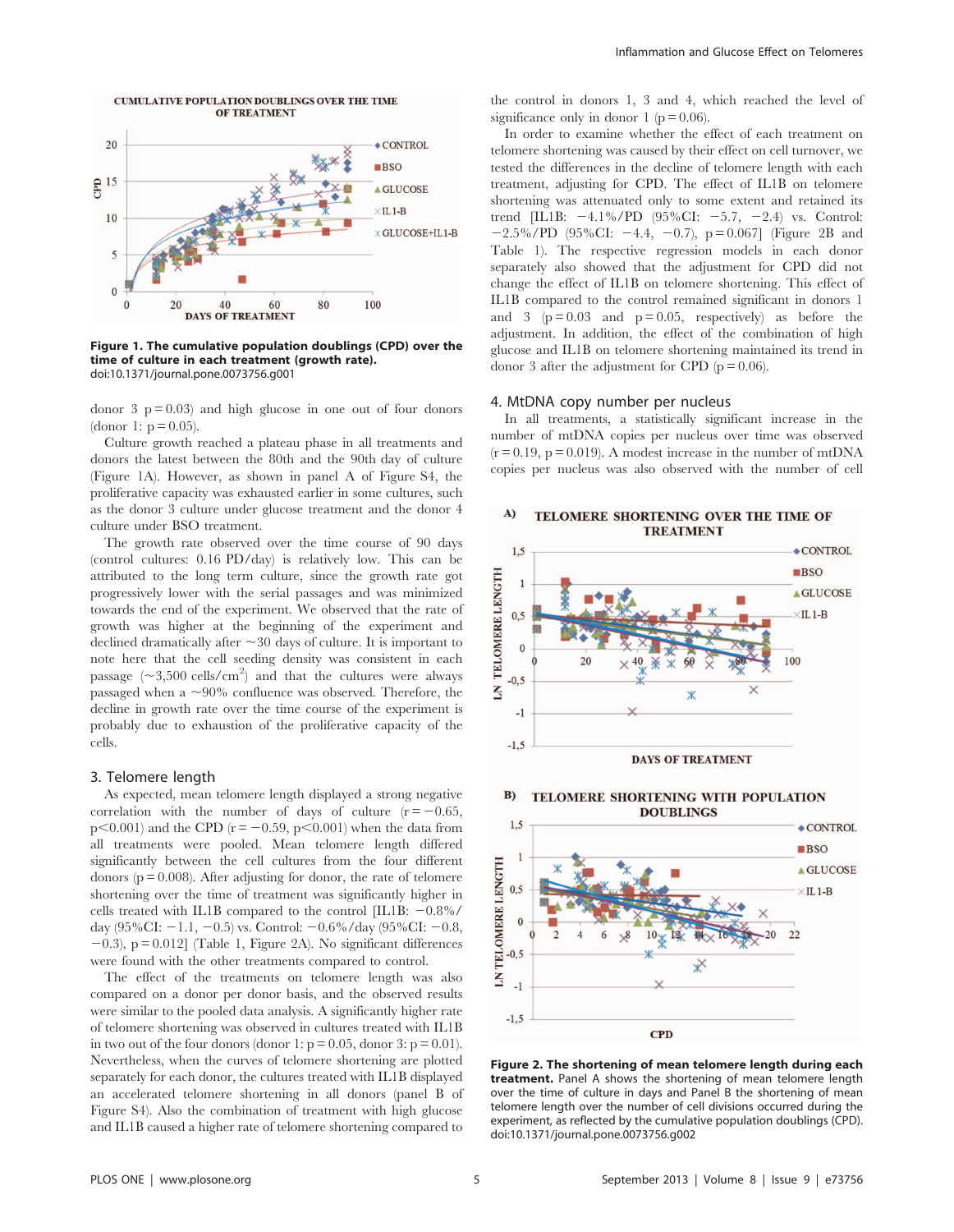divisions  $(r = 0.16, p = 0.056)$ . The cultures from the four donors displayed significant differences in the number of mtDNA copies per nucleus ( $p = 0.041$ ). After adjusting for donor, treatment with BSO resulted in a greater increase in the number of mtDNA copies per nucleus over the time of culture compared to the control [BSO:  $0.2\%$ /day (95%CI: -0.2, 0.6) vs. Control:  $0.1\%$ / day  $(95\% CI: -0.1, 0.4)$ , p = 0.047] (Table 1, Figure 3A). The effect of the treatments on telomere length was also compared on a donor per donor basis. Treatment with BSO resulted in a significantly higher increase in the number of mtDNA copies per nucleus over the time of culture compared to the control in donor 2 ( $p = 0.02$ ). This effect was only observed in cultures generated from donor 2, whereas the regression models testing the change in mtDNA copies over the time of culture in the three other donors were not significant. When the curves of mtDNA copies change over time are plotted separately for each donor, there is no specific pattern of the treatments effect in all four donors (panel C of Figure S4).

The effect of BSO was not altered when adjusting for CPD in both the pooled data analysis [BSO:  $2.3\%$ /PD (95%CI:  $-0.8$ , 5.6) vs. Control: 1.5%/PD (95%CI:0.0, 3.1), p = 0.042] (Table 1, Figure 3B) and the the donor per donor analysis (Donor 2: BSO vs. control,  $p = 0.01$ ). No other treatment had a statistically significant effect on the number of mtDNA copies per nucleus compared to the control.

A) mtDNA COPY NUMBER CHANGE OVER THE TIME



Figure 3. The change in the number of mitochondria per cell, as reflected by the copy number of mtDNA per nucleus, during each treatment. Panel A shows the change in the number of mitochondria per cell over the time of culture in days and Panel B the change in the number of mitochondria per cell over the number of cell divisions occurred during the experiment [i.e. cumulative population doublings (CPD)].

**CPD** 

doi:10.1371/journal.pone.0073756.g003

# 5. Cell death

In both the independent measurements of cell death performed we observed a higher percentage of dying and dead cells was observed in each of the five treatments compared to the control after seven days of treatment. The results from one of the independent measurements are presented in figure 4A. The difference between the control and each treatment was not statistically significant ( $p = 0.121$ ). However, overall there was a trend in the percentages of dying and dead cells  $(p = 0.081)$ , which appears to be driven by the effect of the combination of high glucose and IL1B. The pattern was similar in the other independent experiment.

#### 6. Intracellular ROS production

Figure 4B shows the results from one of the two independent measurements performed. BSO treatment for seven days induced in fibroblasts a significantly higher production of ROS compared to the control  $(p = 0.033)$ . The intracellular ROS content was similar in cells treated with all the other treatments and the control  $(p>0.2)$ , with a similar pattern observed in a second independent measurement.

# 7. Gene expression

TERT. Human skin fibroblasts do not normally express telomerase [19]. In order, to examine whether telomerase expression was induced by the different treatments, expression levels of TERT, the gene encoding the catalytic part of telomerase, were measured in each culture by RT-PCR. No quantifiable expression of TERT was detected before applying any treatment, nor at the first days of treatment (six days of treatment), or towards the end of the experiment (45 days of treatment), in any of the five treatments.

TFAM. In order to examine whether the increase in the mtDNA copies in the cells treated with BSO reflected an enhancement of mitochondria proliferation, we examined the expression of TFAM, the gene encoding the transcription factor responsible for mitochondria proliferation. TFAM mRNA levels from cells before any treatment were used as control, in order to calculate the relative change in expression of TFAM after six and 45 days of treatment. The relative expression ratio of TFAM fell in the high glucose and IL1B treatments alone and in combination, but overall these differences were not statistically significant (Figure S5).

# Discussion

In the last few years an increasing number of epidemiological studies have been published on the association of telomere length with CVD and T2D [5]. However, whether chronic inflammation, which is implicated in the pathogenesis of both CVD [17] and diabetes [18], causes accelerated telomere shortening during in vitro ageing has not been investigated so far. The present study is the first, to our knowledge, to provide evidence suggesting that proinflammatory conditioning with IL1B exacerbates the shortening of telomeres in an in vitro model of human cellular aging. This effect of IL1B on telomeres was only in part driven by higher cell turnover. In the present model, IL1B induced a moderate increase in cell turnover, and its effect on telomere shortening was only in part attenuated after adjustment for the number of cell divisions in the cultures. This is further supported by the fact that between the two donors' cultures, where the effect of IL1B on the cells' telomere shortening was more pronounced, only in one donor's cultures IL1B treatment led to an increased cell turnover. Thus, it can be speculated that pro-inflammatory conditioning with IL1B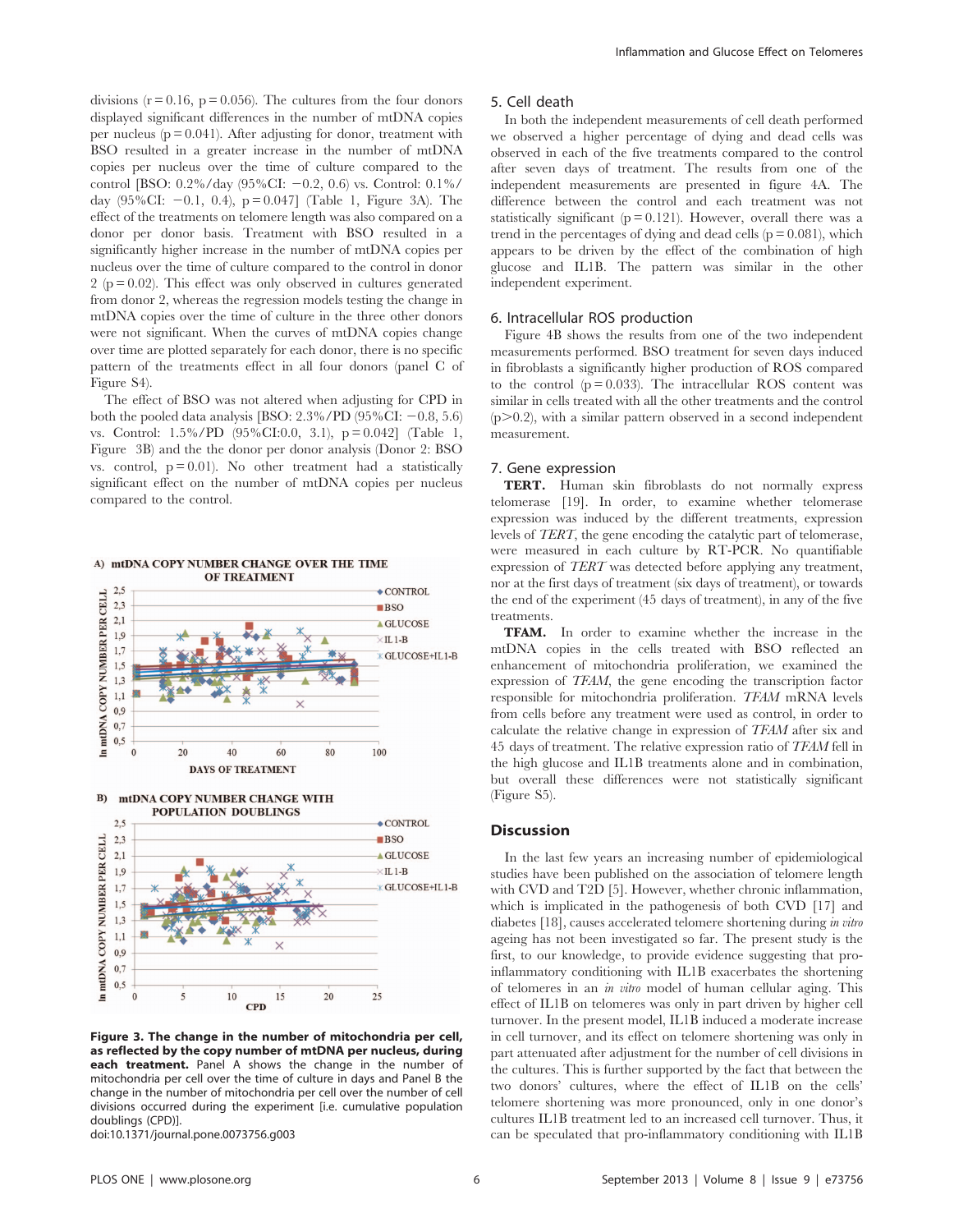

Figure 4. The cell death and intracellular ROS content as measured by flow cytometry after 7 days of culture in each treatment. The percentage of dying and dead cells is shown in panel A and the intracellular ROS content of viable cells in panel B. Figure 4 footnote: Due to the small number of measurements, normal distribution cannot be inferred. Thus, the graph represents median values, with inter-quartile range as error bars. \*P value is obtained from Kruskal-Wallis test. \*\*P value is obtained from Mann-Whitney test. Mann-Whitney tests between the percentages of dying and dead cells in each of the treatments compared with the control were non-significant ( $p = 0.121$ ). doi:10.1371/journal.pone.0073756.g004

might exacerbate the shortening of telomeres also through a still unknown pathway. The trigger of this proposed pathway may be a specific response to IL1B, or part of a general inflammatory response, such as is known to occur in early atherosclerosis and diabetes. Possibly, IL1B deregulates the expression or the interplay of proteins essential for the protective structure of telomeres, the "shelterin" complex, such as TRF2 [29]. Further experiments are needed to explore the mechanism by which pro-inflammatory conditioning exacerbates the shortening of telomeres employing different inflammatory factors, or testing the reversibility of this phenomenon using anti-inflammatory agents such as aspirin and statins.

The effect of pro-oxidant treatment with BSO was also examined in the present experiment. BSO inhibits glutathione synthesis, a process essential for the intracellular detoxification of peroxides [21]. As expected, the cultures of fibroblasts treated with BSO exhibited a higher intracellular ROS production compared to control cultures; however, the high ROS levels in these cultures did not result in greater telomere shortening. ROS are known to cause single DNA strand breaks in G-rich overhangs of telomeres, which are prone to oxidative damage and which are considered to lead to greater telomere shortening in each cell division [11]. Such telomeric loss does not seem to have occurred here. Instead, the ROS-induced single strand breaks appear to have led to a stressassociated, although telomere independent, arrest of the cell cycle [9]. This phenomenon has been described as ''stasis'', where the cells are arrested at G1 phase and do not display genomic instability or critically short telomeres [30]. The occurrence of the phenomenon of ''stasis'' is evident in the cultures generated from donor 2, where the increase in mtDNA copies was accompanied by a pronounced lowering of the growth rate in cultures treated with BSO compared to the control. In order to verify whether this increase was due to induced proliferation of the mitochondria, in an effort to compensate for the ROS increase [23], we examined the expression of TFAM. TFAM is the transcription factor regulating the mitochondria proliferation, and its expression was not found to change significantly in BSO treated cultures compared to control cells. Thus, the observed increase in mtDNA content probably indicates an oxidative stress-induced cell cycle arrest at G1 phase rather than mitochondrial proliferation, as has been also described by Lee and colleagues [22]. The present findings are also supported by the study of Ksiazek et al. [31], which showed that high glucose–induced increase in ROS production was accompanied by double-stranded DNA breaks mainly localised to non-telomeric regions of the genome. This provides a rational for the lack of effect on telomere length and the cell cycle arrest in cultures treated with BSO, which could have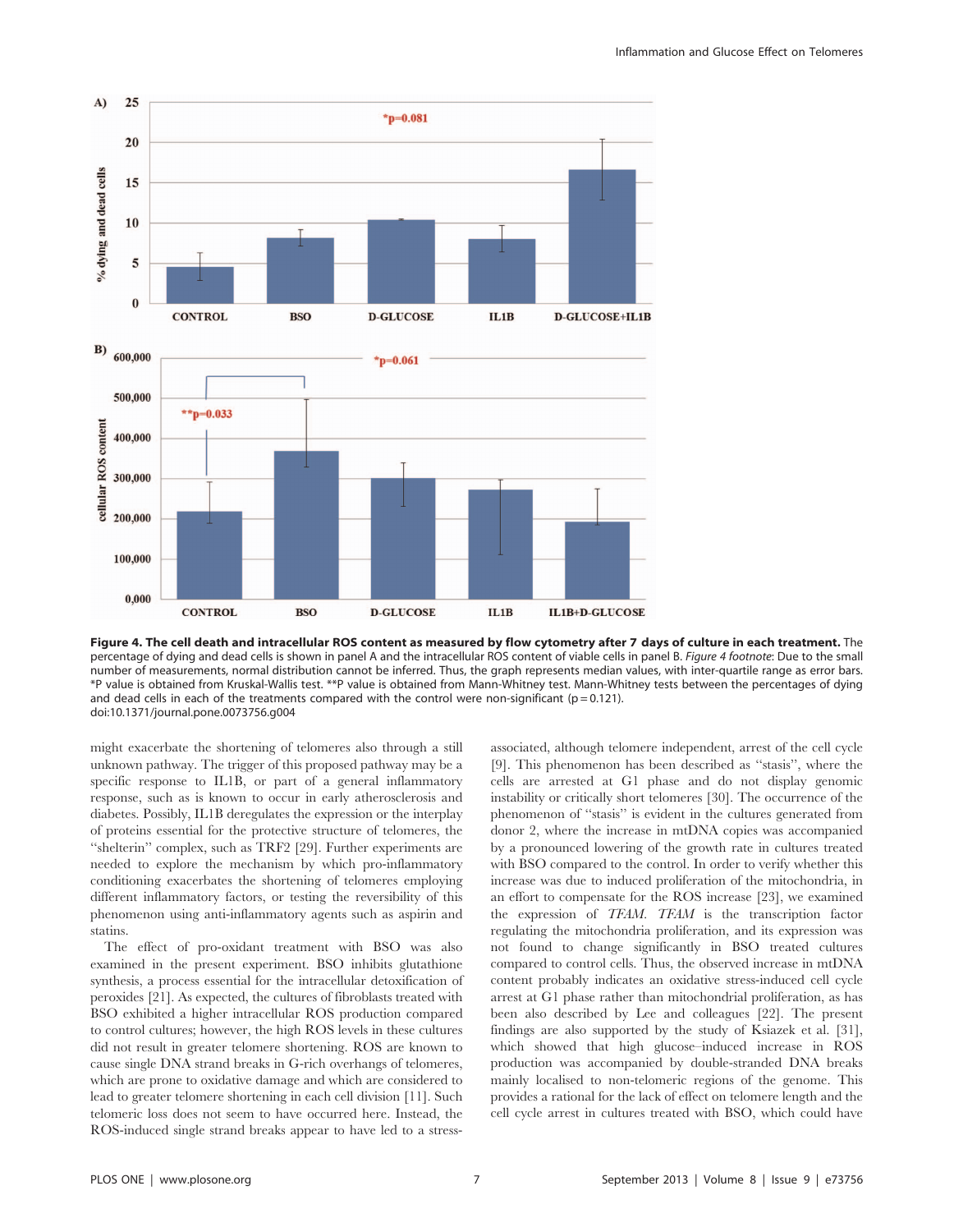been caused by double stranded DNA breaks in non-telomeric regions.

In the present experiment high glucose concentration, alone, did not result in faster telomere shortening. This is not surprising given that glucose did not seem to have a significant effect on ROS levels in our experiment. Our hypothesis was that high glucose, as a substrate for the mitochondrial oxidative phosphorylation, would hasten the input of reducing equivalents into the electron transport chain and would thus increase the ROS production; apparently this did not occur in our experimental model. The current literature provides conflicting evidence regarding this hypothesis. There are studies showing that hyperglycaemia elicits an increase in intracellular ROS production which is a trigger for pathways responsible for hyperglycaemia-induced cell damage [12,13,14]. However, other studies have provided data arguing that high glucose induces an increase in ROS generation [15,16]. The experiments of Busik et al. [16] demonstrated in endothelial cells that glucose consumption, and thus the generation of ROS, increases only when high glucose concentration is combined with pro-inflammatory conditioning with IL1B. However, in the present experiments with fibroblasts, the combination of high glucose and IL1B treatment did not result in higher intracellular ROS content. It is possible that the sensitivity to ROS generation, or the stimulus for higher consumption of nutrients, depends on the type of cell. In addition, although the main source of intracellular ROS in most cell types is the mitochondria [22], the actual substrate causing greater ROS generation during its catabolism in the mitochondria, might vary. For example, fatty acids like palmitate have been shown to induce ROS generation in a variety of cells [32], thus experiments testing its effect on telomeres would be valuable.

The effect of the combination of high glucose and IL1B on telomere shortening was similar to the effect of IL1B treatment alone. High glucose did not result in higher ROS generation even in combination with IL1B, which could have had further aggravated telomere attrition. However, high glucose led to a lower cell turnover which might have caused a greater variation of telomere lengths in cultures treated with the combination. This variation is probably responsible for the decline in telomere length not being significantly different, when compared to the control. The lower growth rate observed in cultures treated with high glucose indicates that a telomere-independent cell cycle arrest must have occurred [30].

Limitations of our study need to be considered. We estimated the decline in mean telomere length in each culture, but any elongation in specific chromosomes or in telomeres of subpopulations of cells would have diluted the observed effect on the rate of shortening. Human skin fibroblasts are considered a model of replicative senescence since they do not normally express telomerase [19]; thus the telomerase-mediated elongation of telomeres was not expected. In order to verify this in our experiments, the expression of TERT was examined, and was undetectable both before and during the treatment in all cultures. Nonetheless, the possibility of alternative lengthening of telomeres by recombination (ALT), which was shown to occur in endothelial cells treated with BSO in the study of Kruz et al. [20], cannot be excluded. However, Kruz et al [20] reported that ALT occurred only at late passages, after  $\sim$  20 CPD, while in the present experiment the cultures treated with BSO were not grown beyond the 14 CPD, and in general, no cultures were kept beyond the 19 CPD. A possibility which cannot be excluded is that the high ROS levels induced by BSO might have caused single DNA strand

breaks or critically short length on single telomeres in a subpopulation of cells in the culture or in specific chromosome arms. Nevertheless, the present study shows at least, that high oxidative stress does not cause systematic and gradual telomere shortening, in contrast to high inflammatory status.

# Conclusions

In conclusion, the novel aspect of the present study is showing that chronic inflammation, which characterizes cardiovascular disease and diabetes before and after their onset, may directly cause the shortening of telomeres, and thus result in premature senescence contributing to disease development and/or progression. This observation is of particular importance also in the context of other clinical conditions exhibiting a chromic proinflammatory state, such as autoimmune diseases. Worthy of remark is that short telomeres have been observed in patients with T1D [33,34], rheumatoid arthritis [35] and systemic lupus erythematosus [36]. Understanding how telomere dynamics may link chronic inflammation to accelerated tissue ageing and consequent premature disease, will help us improve the means to prevention and treatment. Nevertheless, further studies are needed in order to improve our understanding on the mechanisms determining the shortening of telomeres and the consequent senescence in age-related diseases.

## Supporting Information

Figure S1 Data supporting the method of Mitochondrial DNA (mtDNA) copy number measurement. A) Mitochondrial single copy gene (MTND1) PCR standard curve. B) Genomic single copy gene (RLP0) PCR standard curve. C) Linear regression between measurements of mtDNA copy number measurement with the quantitative PCR in 16 samples acquired on two consecutive days ( $R^2 = 0.52$ , p = 0.002). (PDF)

Figure S2 Representative graphs from flow cytometry measurements. A) A representative graph of Annexin V/PI positive cells detection. B) A representative graph of the quantification of ROS content in viable cells. (PDF)

Figure S3 Microscope pictures of cultures, after 62 days of treatment in each of the experimental conditions. (PDF)

Figure S4 The cumulative population doublings (CPD) [panel A], the shortening of mean telomere length [panel B] and the copy number of mtDNA per cell [panel C] over the time of culture in each treatment presented for each of the donors separately. (PDF)

Figure S5 The change in TFAM expression levels after 45 days of treatment in each of the five conditions. (PDF)

#### Author Contributions

Conceived and designed the experiments: SEH KDS CGM. Performed the experiments: KDS CGM AK. Analyzed the data: KDS CGM SEH GKD DWG. Contributed reagents/materials/analysis tools: SEH DWG. Wrote the paper: KDS CGM SEH.